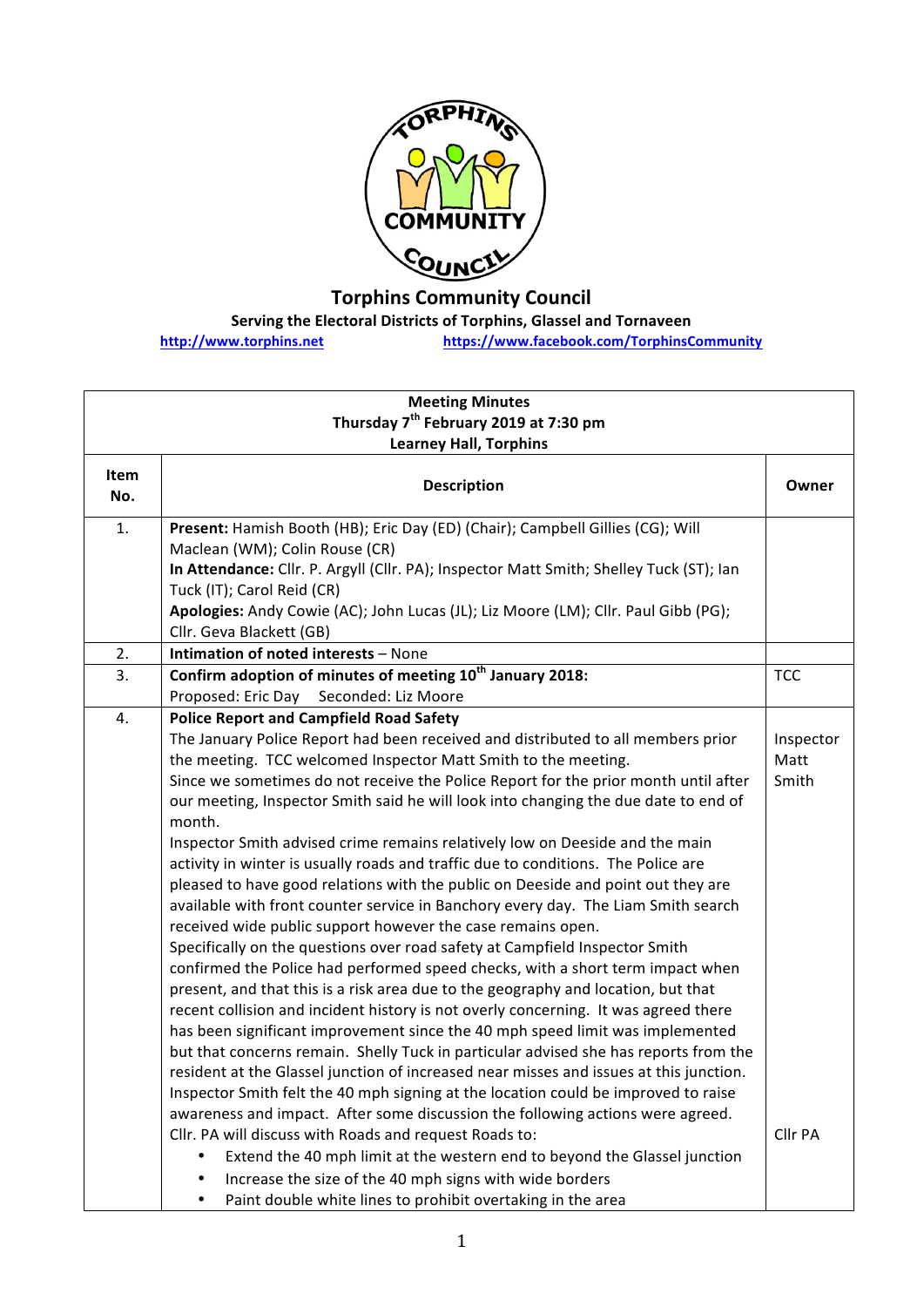| Item<br>No. | <b>Description</b>                                                                                                                                                                                                                                                                                                                                                                                                                                                                                                                                                                                                                                                                                                                                                                                                                                                                                                                                                                                                                                                                                                                                                                                                                                                                                                                                                                                                                                                                                                                             | Owner                                              |
|-------------|------------------------------------------------------------------------------------------------------------------------------------------------------------------------------------------------------------------------------------------------------------------------------------------------------------------------------------------------------------------------------------------------------------------------------------------------------------------------------------------------------------------------------------------------------------------------------------------------------------------------------------------------------------------------------------------------------------------------------------------------------------------------------------------------------------------------------------------------------------------------------------------------------------------------------------------------------------------------------------------------------------------------------------------------------------------------------------------------------------------------------------------------------------------------------------------------------------------------------------------------------------------------------------------------------------------------------------------------------------------------------------------------------------------------------------------------------------------------------------------------------------------------------------------------|----------------------------------------------------|
| 4.          | The Chair and members thanked Inspector Smith for his attendance and input, and<br>Shelley and Ian Tuck for their continued focus on the matter.                                                                                                                                                                                                                                                                                                                                                                                                                                                                                                                                                                                                                                                                                                                                                                                                                                                                                                                                                                                                                                                                                                                                                                                                                                                                                                                                                                                               |                                                    |
| 5.          | Membership:<br>Motions were tabled to co-opt two new members as earlier announced. Fiona<br>Moore has attended several recent meetings and intimated willingness to join TCC.<br>Carol Reid was in attendance and provided a brief resume of her experience.<br>Fiona Moore - proposed ED, seconded CR, unanimously approved.<br>Carol Reid - proposed WM, seconded ED, unanimously approved.                                                                                                                                                                                                                                                                                                                                                                                                                                                                                                                                                                                                                                                                                                                                                                                                                                                                                                                                                                                                                                                                                                                                                  | <b>TCC</b>                                         |
| 6.          | <b>Finance Report:</b><br>The bank balance is £1211.14, including £580.93 ring fenced for the TERP.<br>The 3 month funding gap due to change of year end with the new Constitution,<br>under the new Scheme of Establishment, was confirmed again from Area Office. The<br>offer of an early interim payment in the event of difficulty is appreciated.                                                                                                                                                                                                                                                                                                                                                                                                                                                                                                                                                                                                                                                                                                                                                                                                                                                                                                                                                                                                                                                                                                                                                                                        | ED                                                 |
| 7.          | <b>Planning Matters:</b><br>7.1. Weekly Lists of Planning Applications:<br>Recent activity includes the following:<br>Trimming of seven beech trees at Annesley Grove<br>Construction of domestic garage at The Gatsby<br>Garage improvements at Bridge Crescent approved<br>Cattle Court at Hill of Beltie approved<br>Smithy Croft development approved<br>APP/2018/2733 - Application for house and garage development at Crow Wood,<br>adjacent to The Wolfings, Torphins, AB31 4HP - will likely go to committee                                                                                                                                                                                                                                                                                                                                                                                                                                                                                                                                                                                                                                                                                                                                                                                                                                                                                                                                                                                                                          | ED                                                 |
| 8.          | <b>Open Items:</b><br>8.1. Roads:<br>8.1.1 Campfield Safety Measures:<br>The speed limit matters are covered above under the Police Report with<br><b>Inspector Matt Smith</b><br>Progress to restrict access to westbound layby:<br>$\bullet$<br>Access is required for delivery tanker access. TCC would like to see access to all<br>other vehicles prevented by other measures, such as locking bollards, which can<br>be removed only when delivery access required. Cllr. PA will discuss with the<br>filling station owner.<br>8.1.2. Junction at Mid Beltie on B993 - report of Roads Dept. site visit:<br>A visit by Roads was planned earlier and Cllr. PA will ask Ralph Newlands to visit.<br>8.1.3. Extension of 30 mph speed limit north of village:<br>The lack of progress is regretted. A new proposal was tabled by HB, which drew<br>support from all present, particularly since it was intimated this proposal might<br>be easier for Roads to approve. Cllr. PA will request a new 40 mph speed limit<br>be introduced running from the bridge north of Learney Avenue to the existing<br>30 mph limit.<br>8.1.4. Pavement area at entrance to Torphins Health Centre update:<br>Ownership has not been established. The Scottish land Register does not hold<br>the record so a costly full title search would be required. Carried forward.<br>8.1.5. Pitmurchie Sign:<br>CR advised the directional sign to Pitmurchie on the A908 west of Torphins is<br>badly placed leading to vehicles overshooting the junction. | Cllr. PA<br>Cllr. PA<br>HB<br>Cllr. PA<br>AC<br>AC |
|             | 8.2. Dog Fouling:<br>The Dog Warden has advised poo bags can only be supplied direct to owners<br>registered under the Green Dog Walking scheme. The previous TCC campaign run                                                                                                                                                                                                                                                                                                                                                                                                                                                                                                                                                                                                                                                                                                                                                                                                                                                                                                                                                                                                                                                                                                                                                                                                                                                                                                                                                                 |                                                    |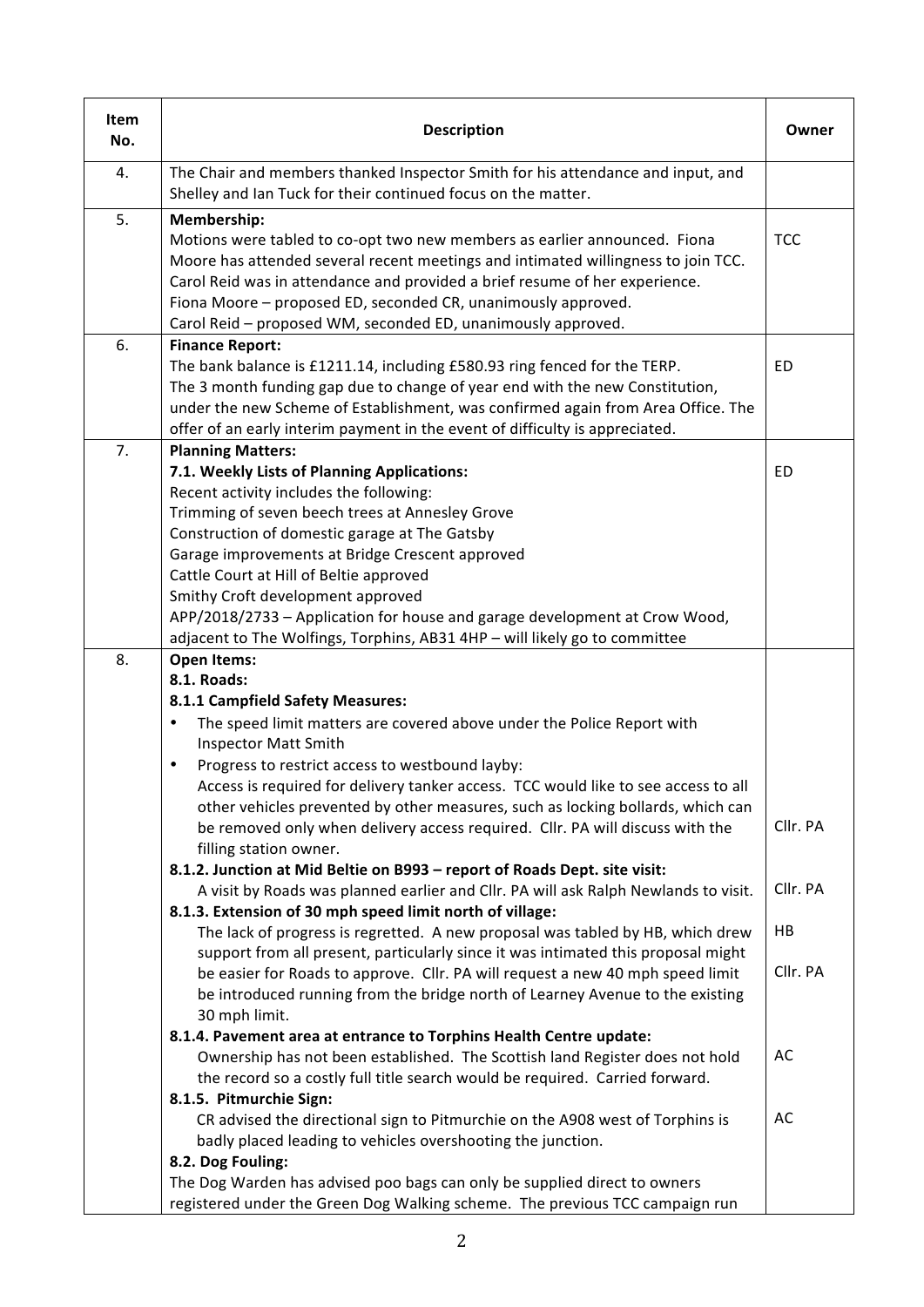| Item<br>No. | <b>Description</b>                                                                                                                                                                                                                                                                                                                                                                                                                                                                           | Owner           |
|-------------|----------------------------------------------------------------------------------------------------------------------------------------------------------------------------------------------------------------------------------------------------------------------------------------------------------------------------------------------------------------------------------------------------------------------------------------------------------------------------------------------|-----------------|
| 8.          | 8.2. Contd.:<br>by Jayne Clarke had registered 38 Green Dog Walker members, however record<br>keeping was considered the responsibility of Aberdeenshire who run the scheme.<br>Members with membership cards may request bags. It was suggested the campaign<br>run by The Rubbish Club could follow up through the school to promote the Green<br>Dog Walking scheme. Secretary to approach.<br>8.3. Flooding at Innermarkie Wynd:                                                         | <b>WM</b>       |
|             | Bill Higham of Aberdeenshire Council has advised a camera survey has confirmed a<br>drain problem. The area will be excavated to resolve the matter.<br>8.4. Sale of Schoolhouse:                                                                                                                                                                                                                                                                                                            | BH              |
|             | Still on the market with no change.<br>8.5. Learney Hall Curtains:                                                                                                                                                                                                                                                                                                                                                                                                                           | AC              |
|             | Most of the curtains have now been re-hung as is by Aberdeenshire Council,<br>although others are missing or not fit to hang. At least one has fallen down since<br>rehung. It is very disappointing that curtains in such condition cannot be repaired or<br>replaced by the hall owner. It was decided to accept the offer from Shelley Tuck to<br>obtain a quotation from Angela Muir for repair/replacement, which could form the<br>basis for a community funding effort.<br>8.6. TERP: | <b>ST</b>       |
|             | It was agreed to further delay finalisation until JL and a representative from Marr<br>Area are available.                                                                                                                                                                                                                                                                                                                                                                                   | JL              |
|             | 8.7. Village Welcome Pack:<br>Nothing to report                                                                                                                                                                                                                                                                                                                                                                                                                                              | LM              |
|             | 8.8. Community Action Plan:<br>Nothing to report<br>8.9. Car Park Sign:<br>The request to provide signposting to the car park at the village park was discussed                                                                                                                                                                                                                                                                                                                              | LM              |
|             | again, the idea having arisen as a solution to the safety concerns about pressure of<br>parking in the village centre. Discussion and comment from Cllr. PA suggest this may<br>not be a viable idea. Also the approach to the school via Cllr. PG to see if there is<br>opportunity for teachers to park at the village park, freeing space at Learney Hall,<br>had not been successful, despite follow up explanations by TCC. Closed.<br>8.10. CPR Training:                              |                 |
|             | First Responders have confirmed they will provide more training, at a date yet to be<br>confirmed.<br>8.11. Local Development Plan 2021 and Draft Main Issues Report:                                                                                                                                                                                                                                                                                                                        | <b>WM</b>       |
|             | To facilitate public consultation on the LDP and Main Issues Report TCC will host an<br>open house public meeting in Learney Small Hall on Friday 8 <sup>th</sup> March from 8:45 am<br>to 12:00 noon and on Saturday 9 <sup>th</sup> March from 9:30 am to 1:00 pm. We will also<br>investigate placing a publicity stall at Platform 22 Market on Wednesday 6 <sup>th</sup> March.<br>The design of the presentation and questionnaires will be addressed at a special                     | <b>TCC</b>      |
|             | meeting of TCC at Learney Hall on Monday 18 <sup>th</sup> February at 10:00 am. Hall to book.<br>The Main Issues Report is available at:<br>http://committees.aberdeenshire.gov.uk/committees.aspx?commid=495&meetid=1<br>9018<br>The Local Development Plan Newsletter is available at:<br>http://publications.aberdeenshire.gov.uk/dataset/local-development-plan-updates                                                                                                                  | <b>WM</b>       |
| 9.          | Correspondence:<br>All correspondence received has been distributed by email.<br>LM has written King George V Community Project Trust accepting the offer to join<br>the Grant Panel. We are awaiting next steps.                                                                                                                                                                                                                                                                            | <b>WM</b><br>LM |